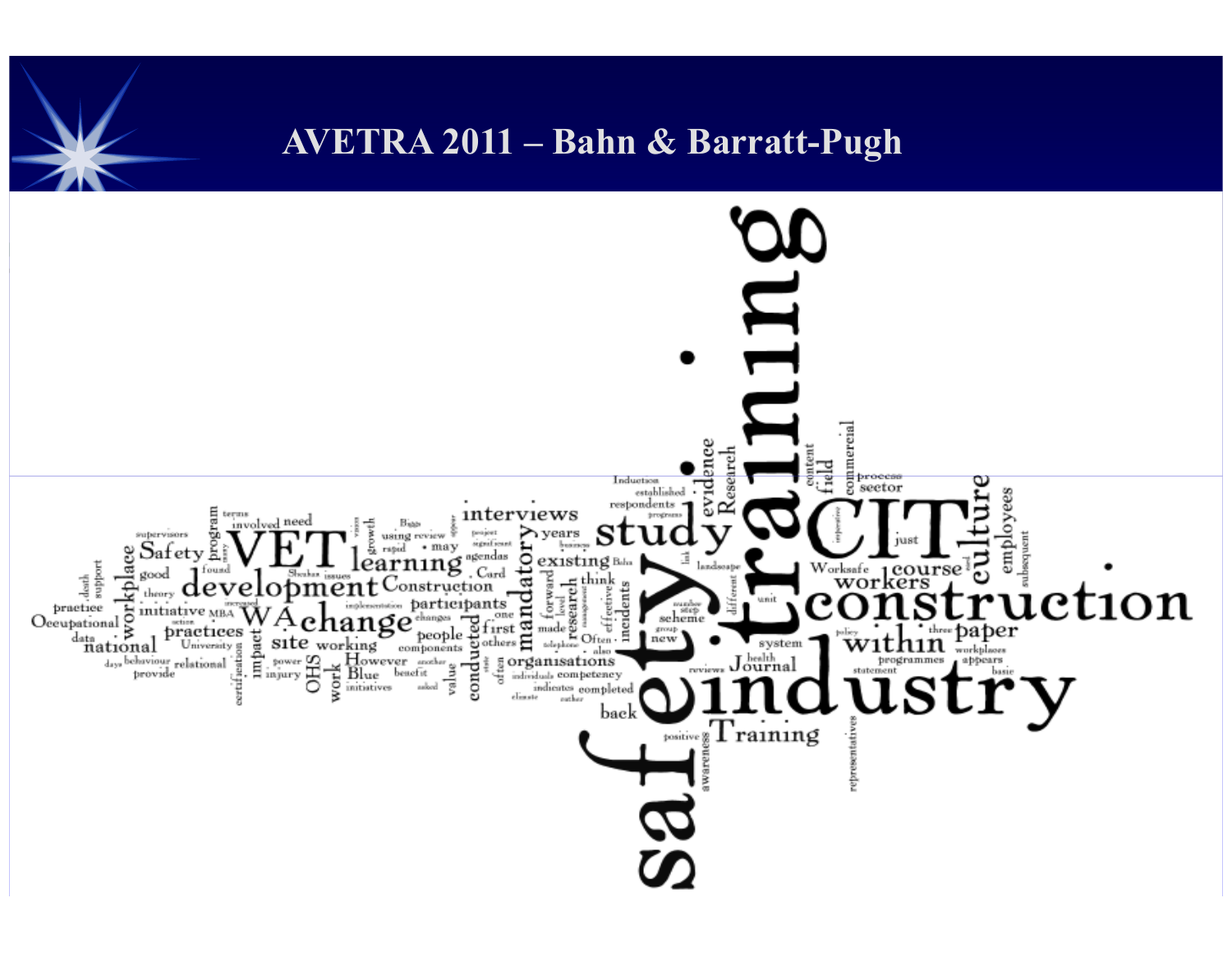AVETRA 2011 - Melbourne

# Introducing mandatory training systems?

Investigating the introduction of compulsory pre-site construction training

Sue Bahn and Llandis Barratt-Pugh ECU SoM FB&L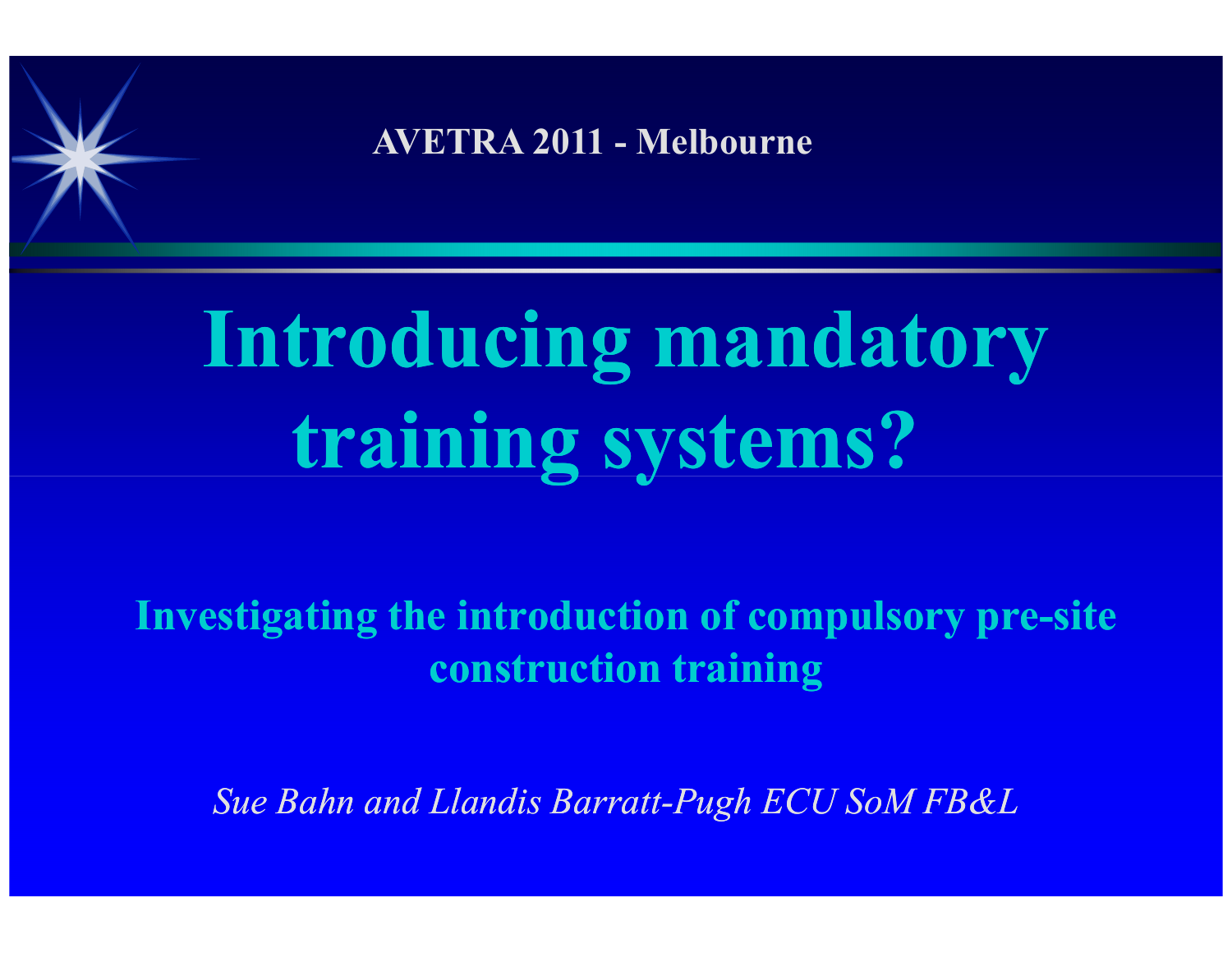### AVETRA 2011 - Melbourne

Introducing mandatory training systems

Does mandatory training work?

Investigating compulsory pre-site training in the WA construction industry



Dr Susanne BahnDr Llandis Barratt-Pugh

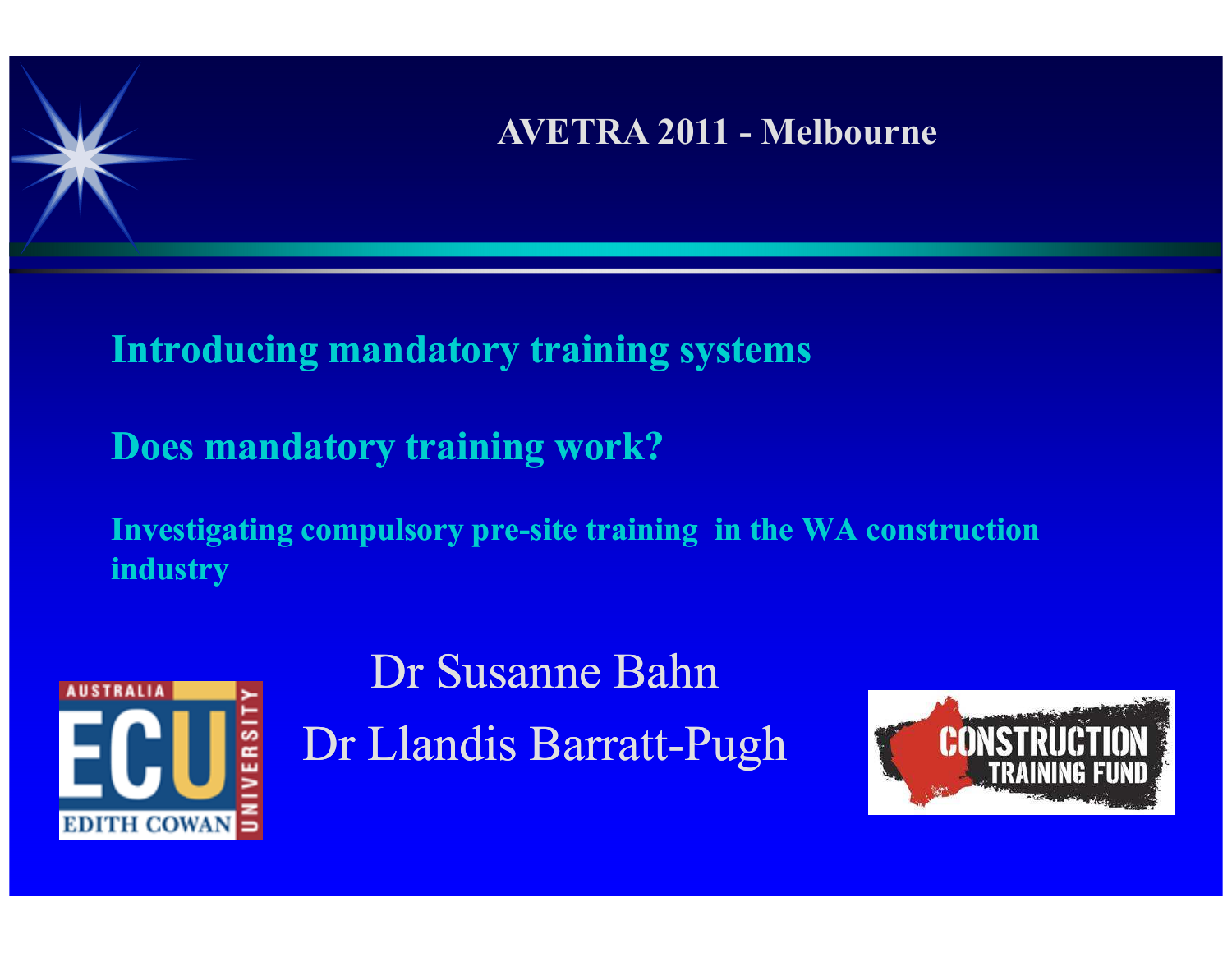

# Where we are going….

- What is it about?  $-$  Mandatory v Voluntary training
- Setting the scene of the study
- What we did and how we did it
- What the statistics said
- What the people said on paper and in person
- Conclusion what it tells the industry

what does it tell us about changing policy and practice?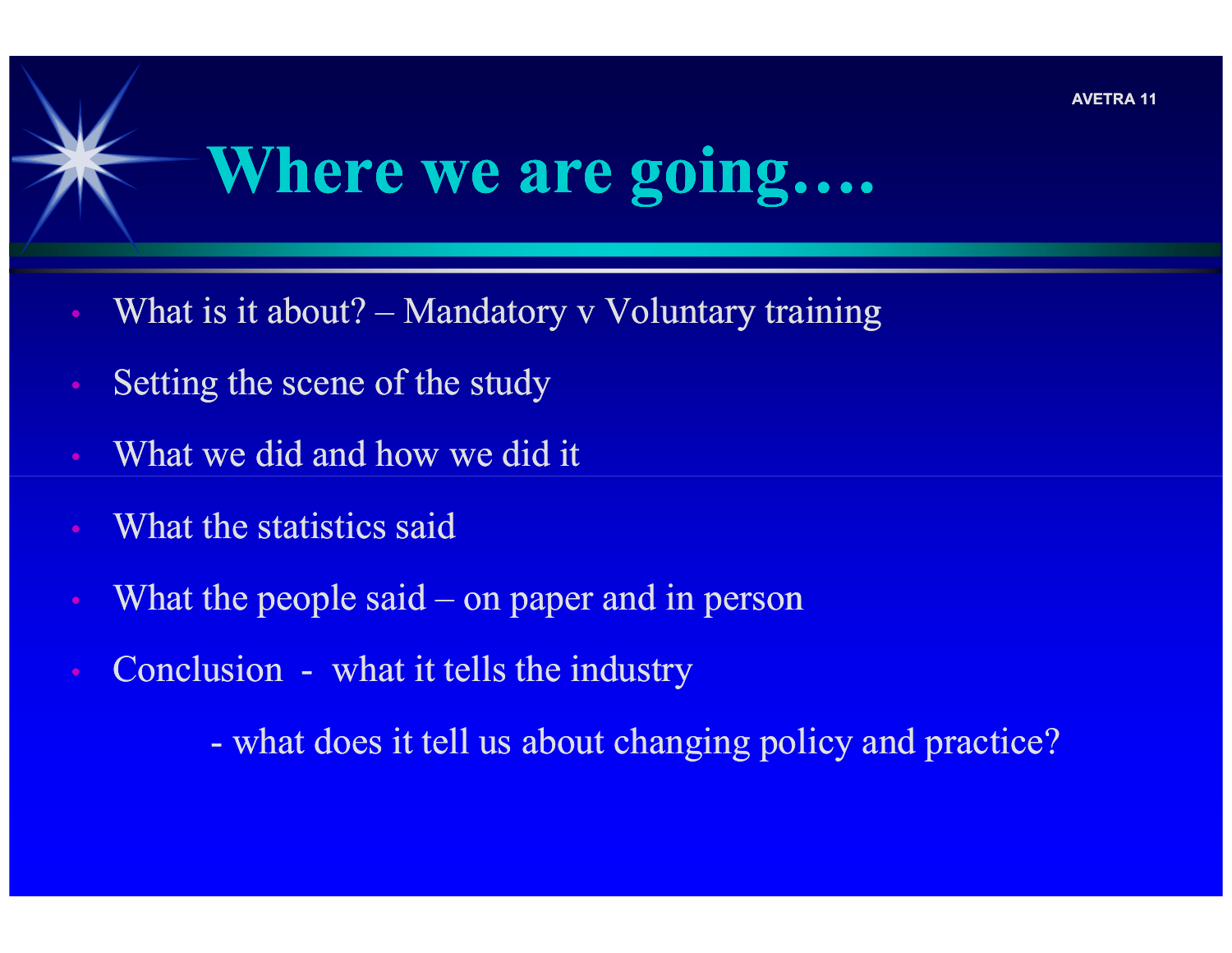# What it is about ….

- $7<sup>1</sup>$ Construction 11% WA - One of the highest accident rates
- Incidents on site truck reversing manual handling
- Learning as a voluntary activity?
- How do we change behaviour?
- Embed instinctive reactions

for saving lives

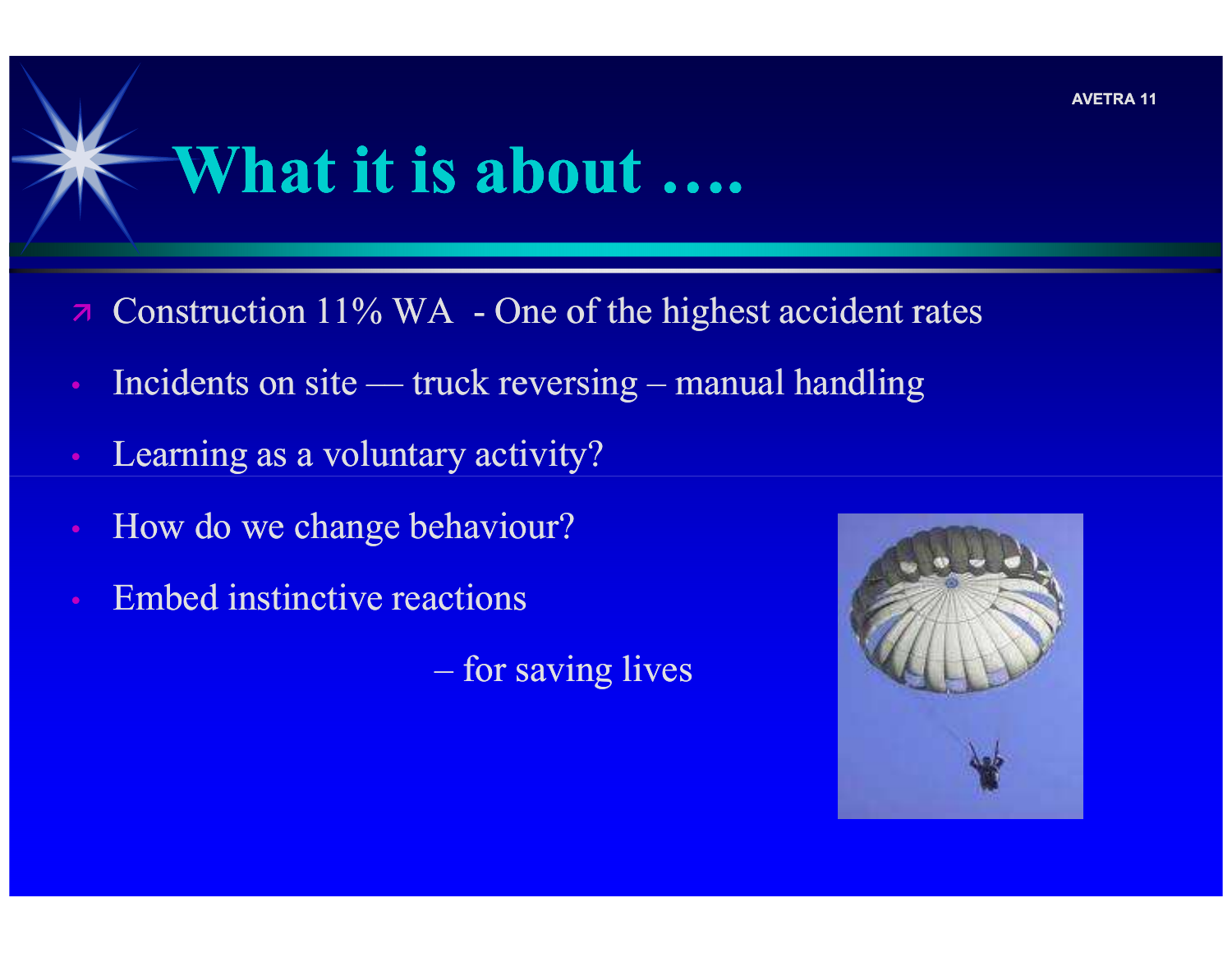### Setting the scene….

- $\overline{\mathbf{z}}$ Green Card — Blue Card — White Card
- Unit of competency AQTF
- Mandatory induction before entering a construction site
- **7** Delivered face-to-face or online
- $\pi$  1, 2, 4, or 8 hour delivery times
- Multiple choice assessment
- Funded up to 80% by Construction Training Fund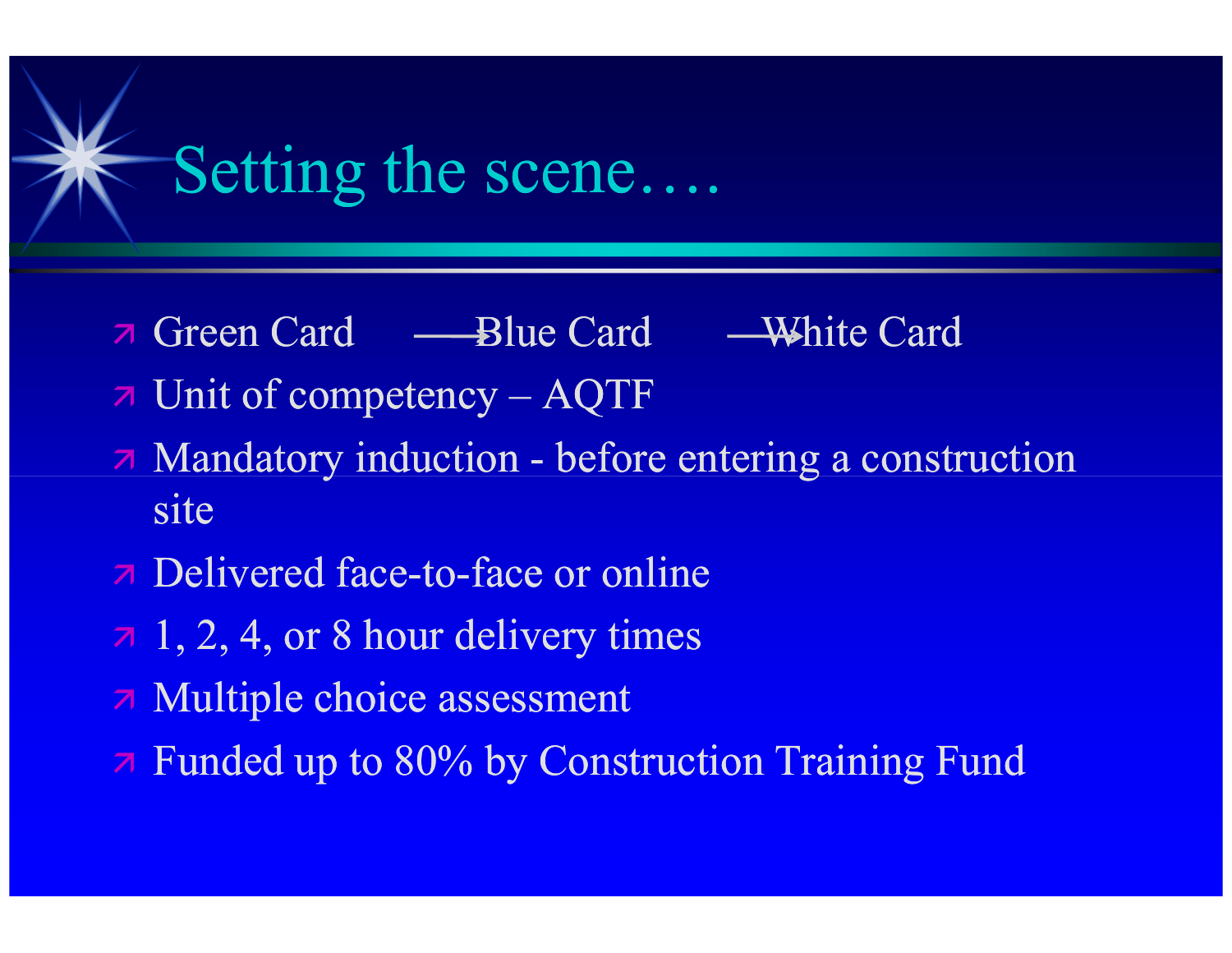### What we focused on….

- Pilot study commercial sector (Civil/Housing) The study collected industry perceptions of the: .…value and effectiveness of the training z ...the associated *relevance* of the training activity a ….and the subsequent workplace impact.
- **Recommendations that can improve the effectiveness** of the training.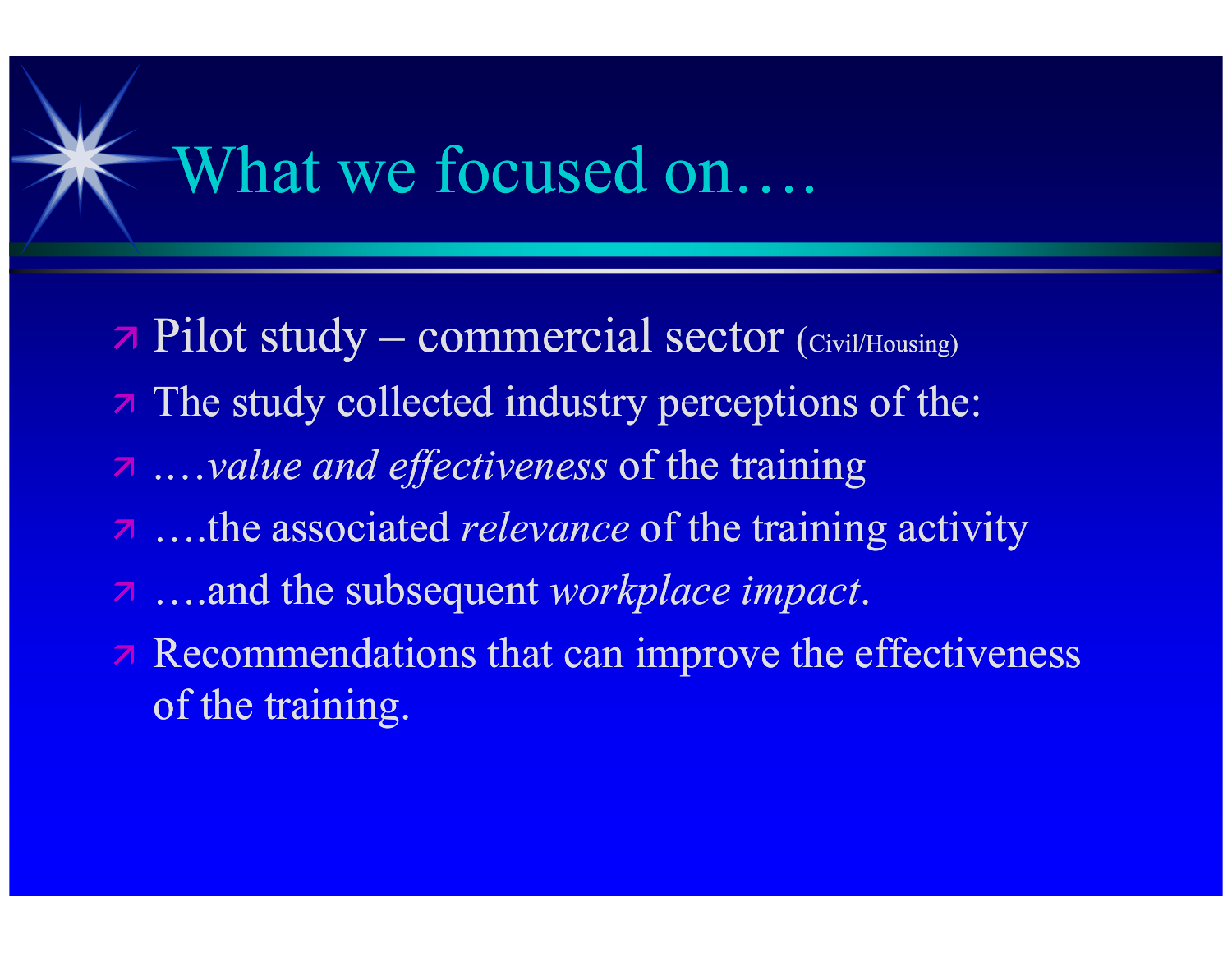# 3 key research questions

- **7 How effective has the Construction Induction** Training certification system been for the industry?
- **A** How effective have the Construction Induction Training practices been for the industry?
- How has the Construction Induction Training system impacted upon organisations and safety in the industry?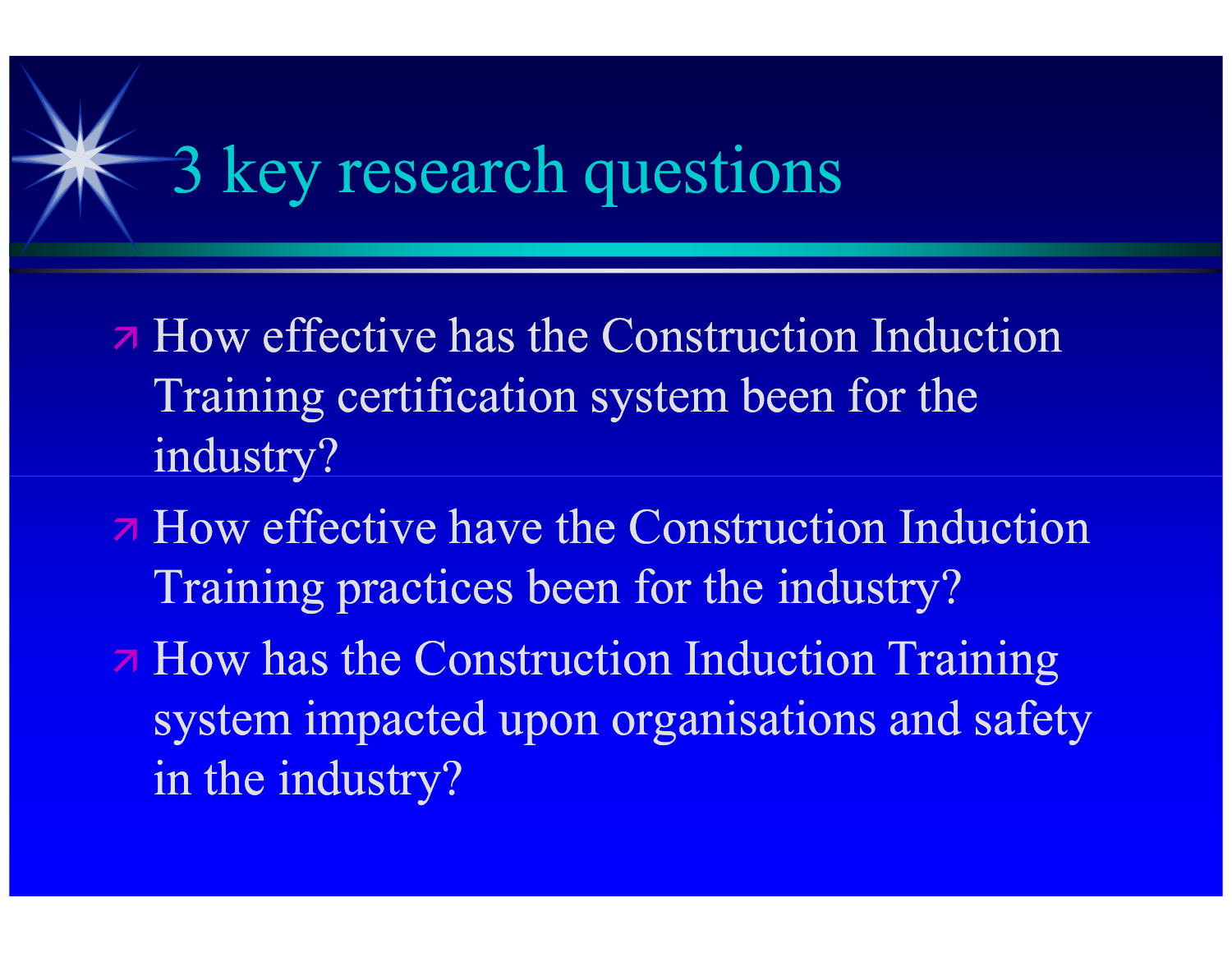### What we did – mixed mode

- Literature review
- Accident/incident statistics segregated for the commercial sector by Worksafe WA
- Online Questionnaire distributed twice to 669 to managers
- $\pi$  Telephone and face to face interviews  $-23$ managers/supervisors/employees; 7 key stakeholders - focus group with certificators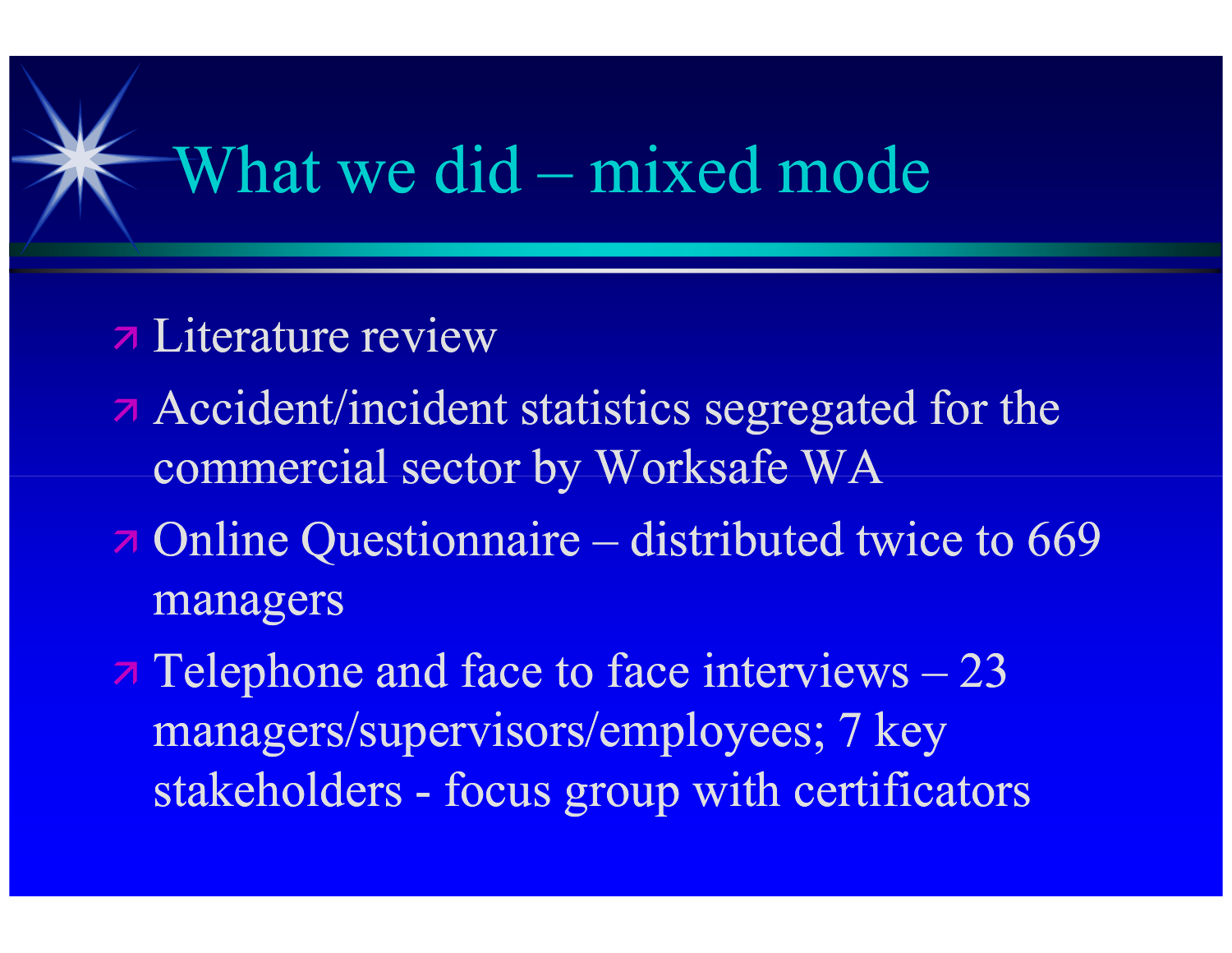### The Statistics….days lost WA commercial construction

- $72003 10,700$  $72004 - 12,000$  $72005 - 12,800$
- $72006 13,300$
- $72007 16,500$
- $72008 13,690$

### Lost time in days

(Injuries and disease)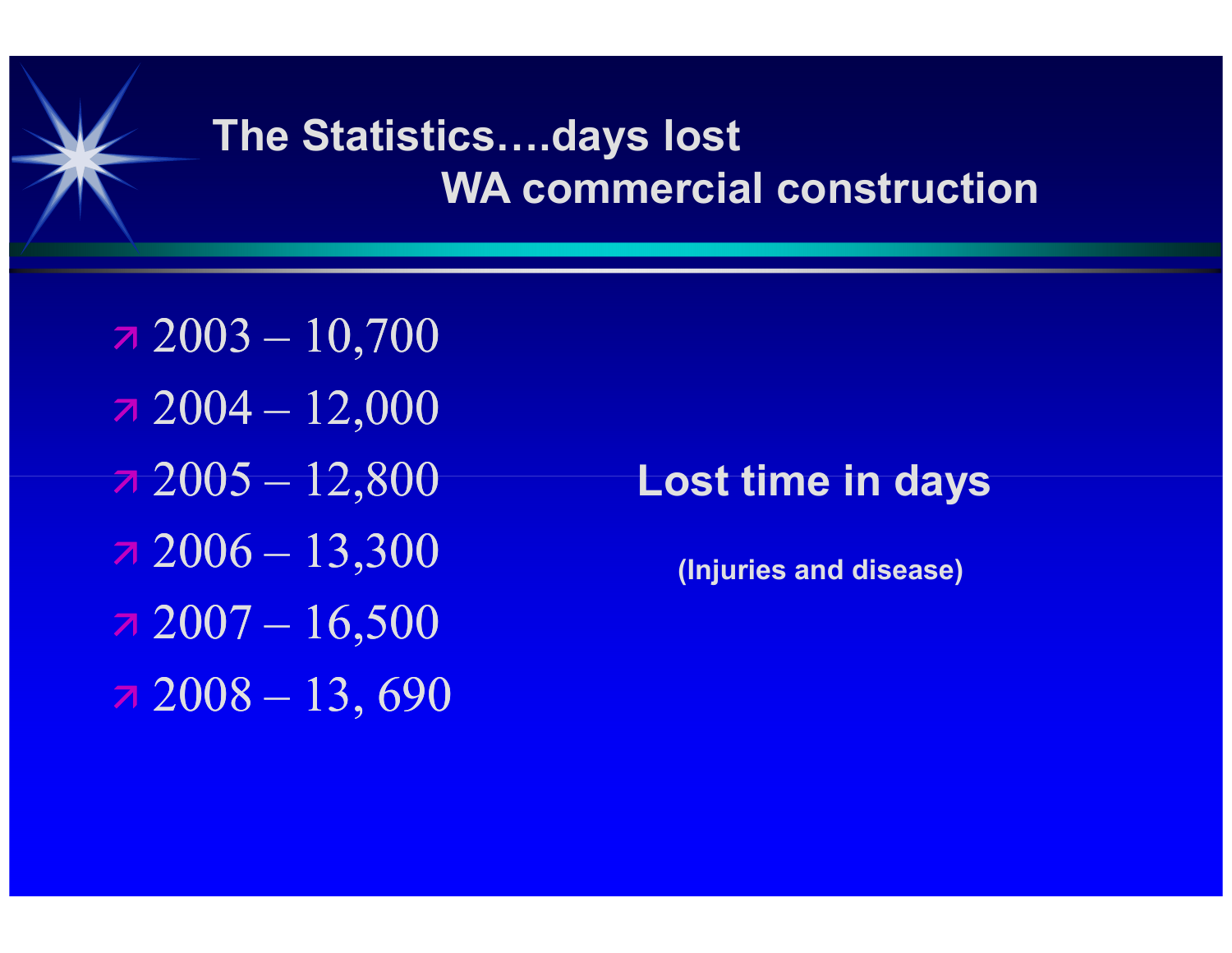# Incident and fatality statistics

 Workers in the construction industry are becoming injured more frequently and are sustaining injuries that require longer recovery time than in previous years.

But the Perth sky line indicates…..

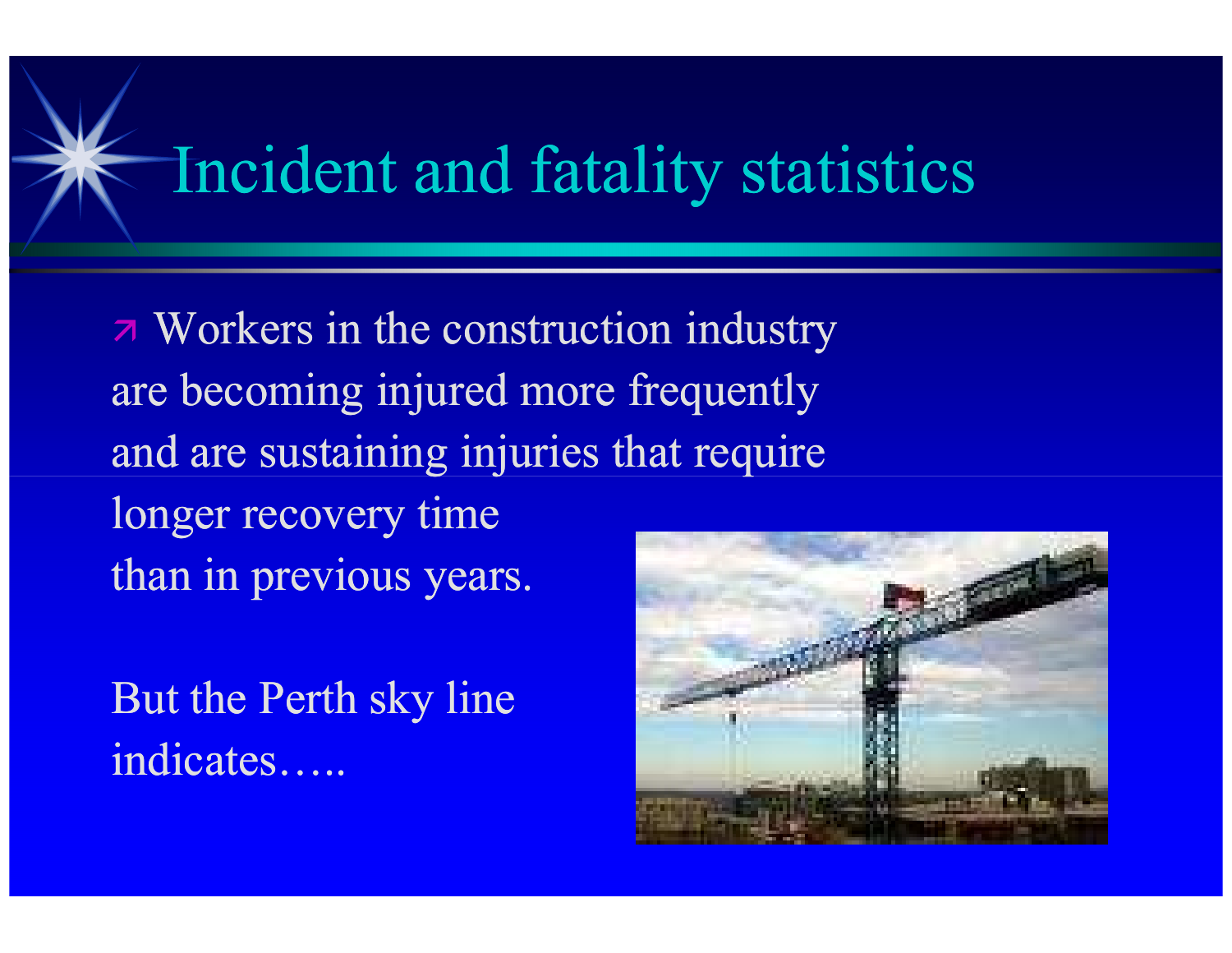# Worksafe WA interpretation….

- Western Australia is in a construction boom Significant increase in construction projects With new workers - large and complex projects – high & remote sites
- Worksafe expected a greater increase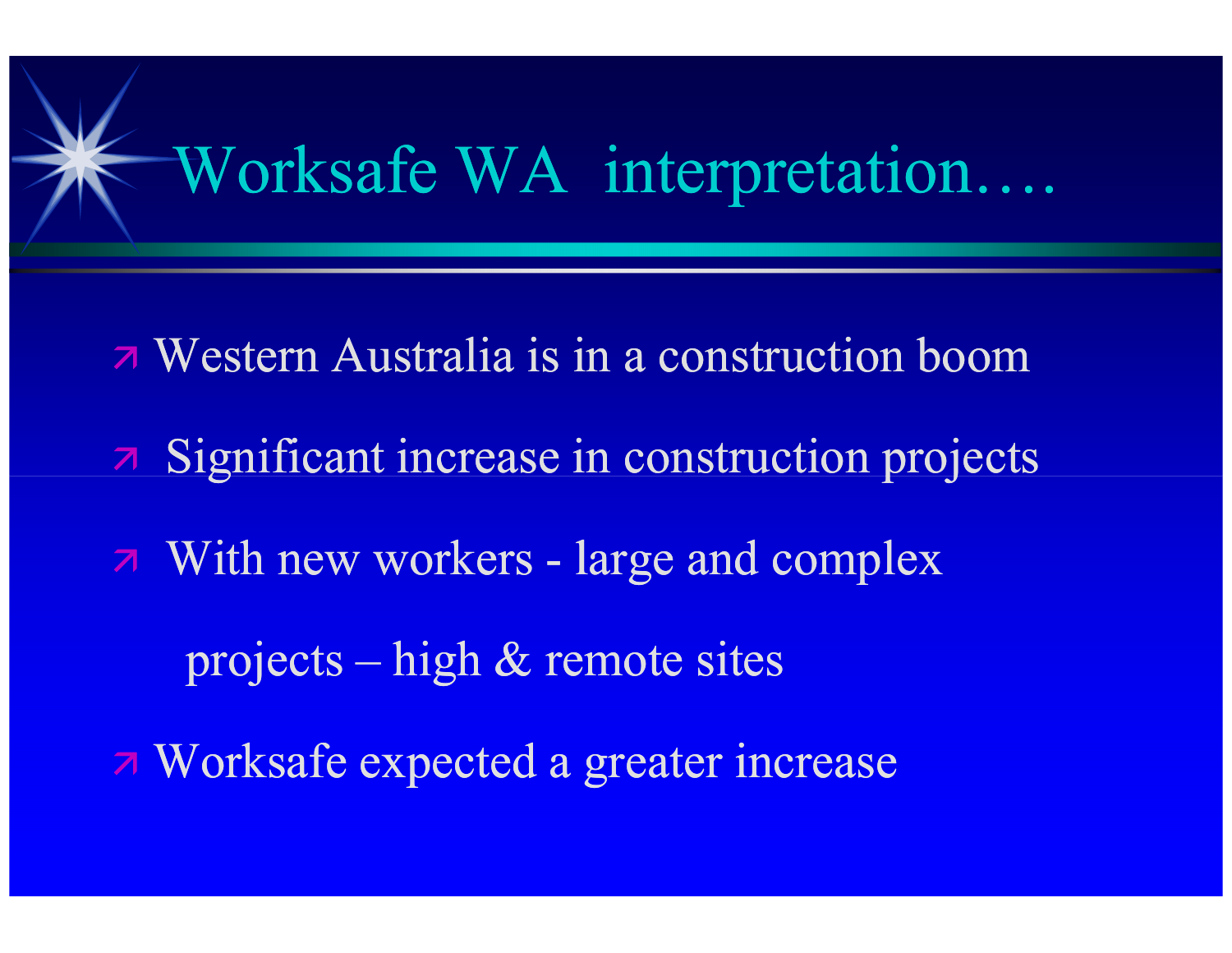### The Statistics….days lost

construction

### Lost time in days Employee GrowthWA commercial ALL WA construction industry

- $7\,2003 10,700$  85,000
- $7\,2004 12{,}000$   $88{,}000$
- $7\,2005 12,800$   $102,000$
- $72006 13,300 110,000$
- $72007 16,500 115,000$
- $72008 13,690$  125,000
- 
- 
- 
- 
- 
-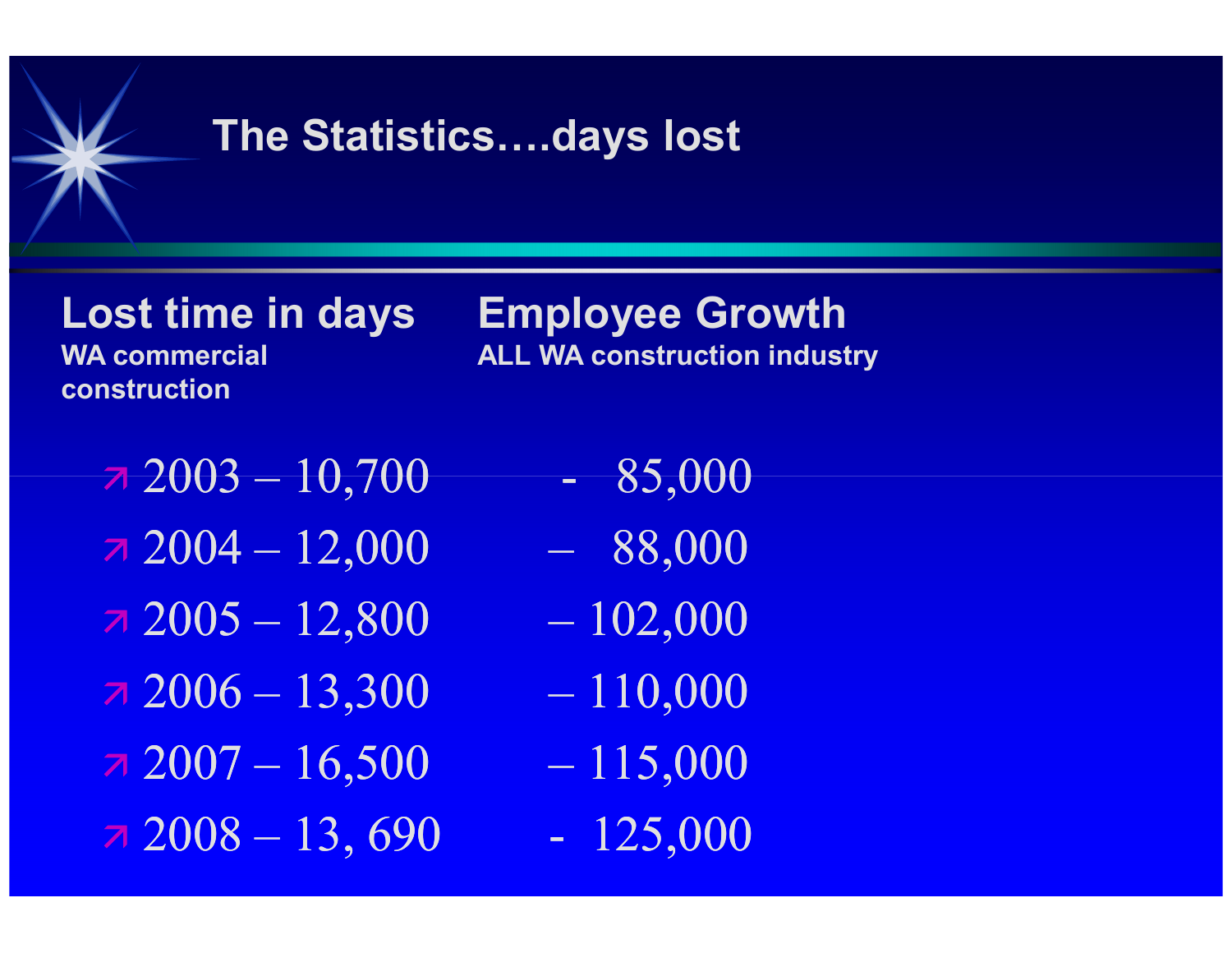# Questionnaire findings

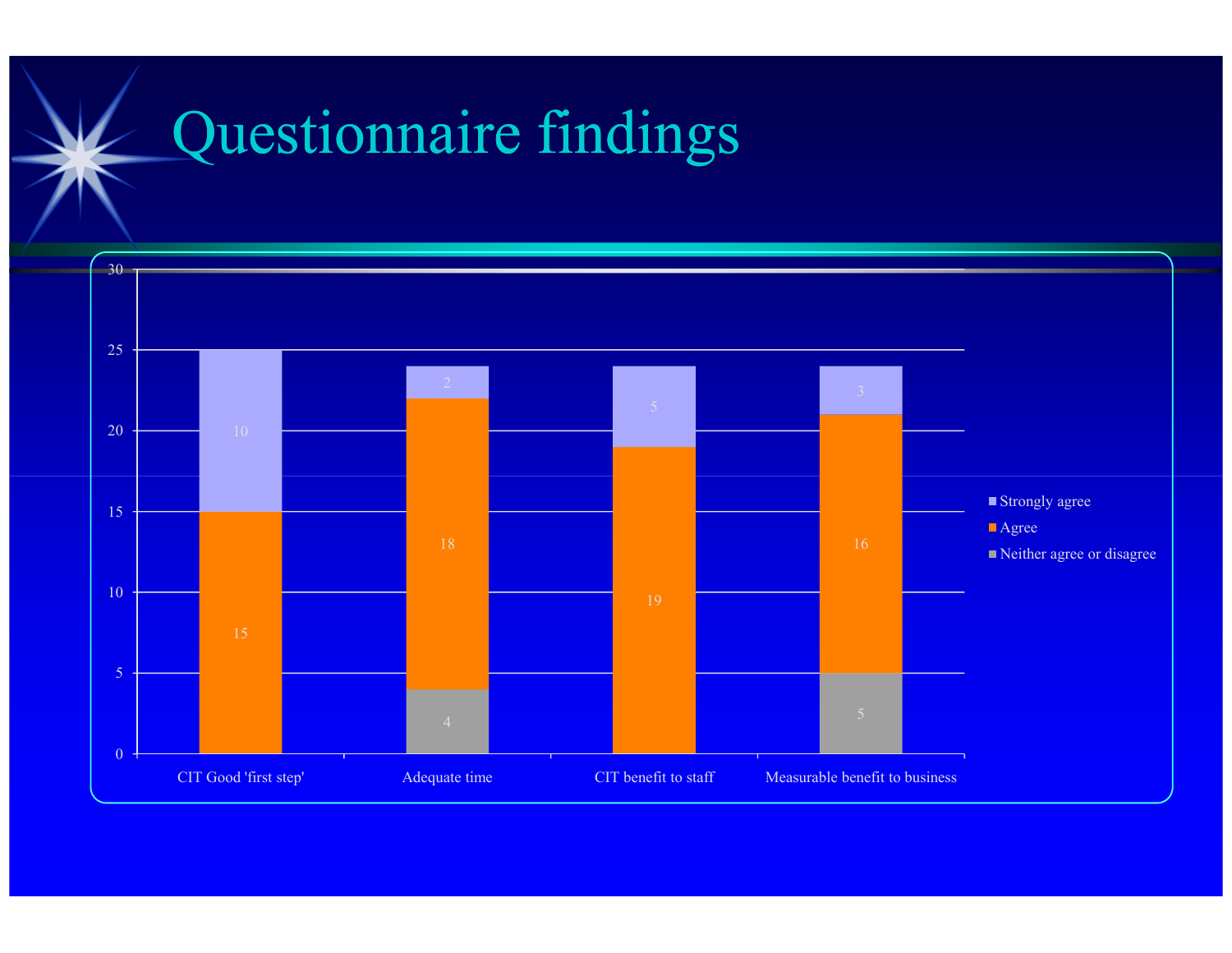# Survey findings….

- **100% perceive the CIT to be of value to the** safety awareness of their staff
- 79% report a measurable benefit to their business
- **7 96% believe the CIT assisted their business by** reducing accident/incident rates
- But 4% response rate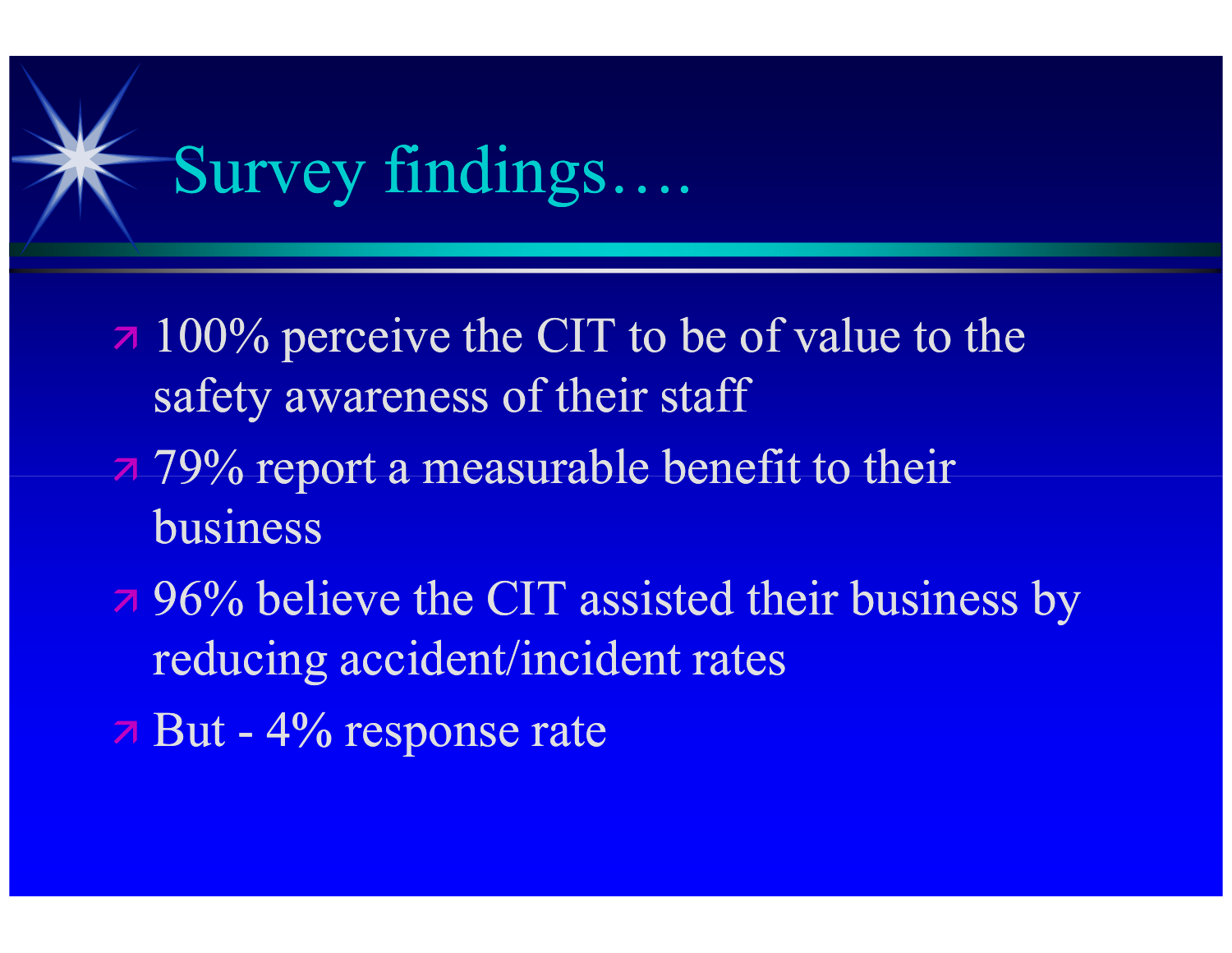# Interview findings….

- $\overline{a}$  "I found it to be a very **informative course** and I do honestly believe that it should be a minimum requirement for enverope weaking on a construction site." minimum requirement for anyone working on a construction site".
- $\overline{a}$  "When it's being delivered it is basically focussing on the **duties of care**. People often at  $\overline{a}$ still don't understand that".
- $\overline{a}$  "If I had any criticism of the Blue Card courses it's I would say that the questions at the  $\overline{a}$ end are possibly just a little bit too easy. I don't know of anybody who's failed the Blue Card course".
- $\overline{a}$  "Most workers may just **want the card**, however RTOs also don't understand what a statement of ottoinment is now that it's a write of accounting Dhys Gord didn't be statement of attainment is now that it's a unit of competence. The Blue Card didn't have a statement of attainment; it's only with the White Card".
- $\overline{a}$  "The issue we have with **doing it online** is we don't know the person holding the card actually went through the course online and answered all the questions".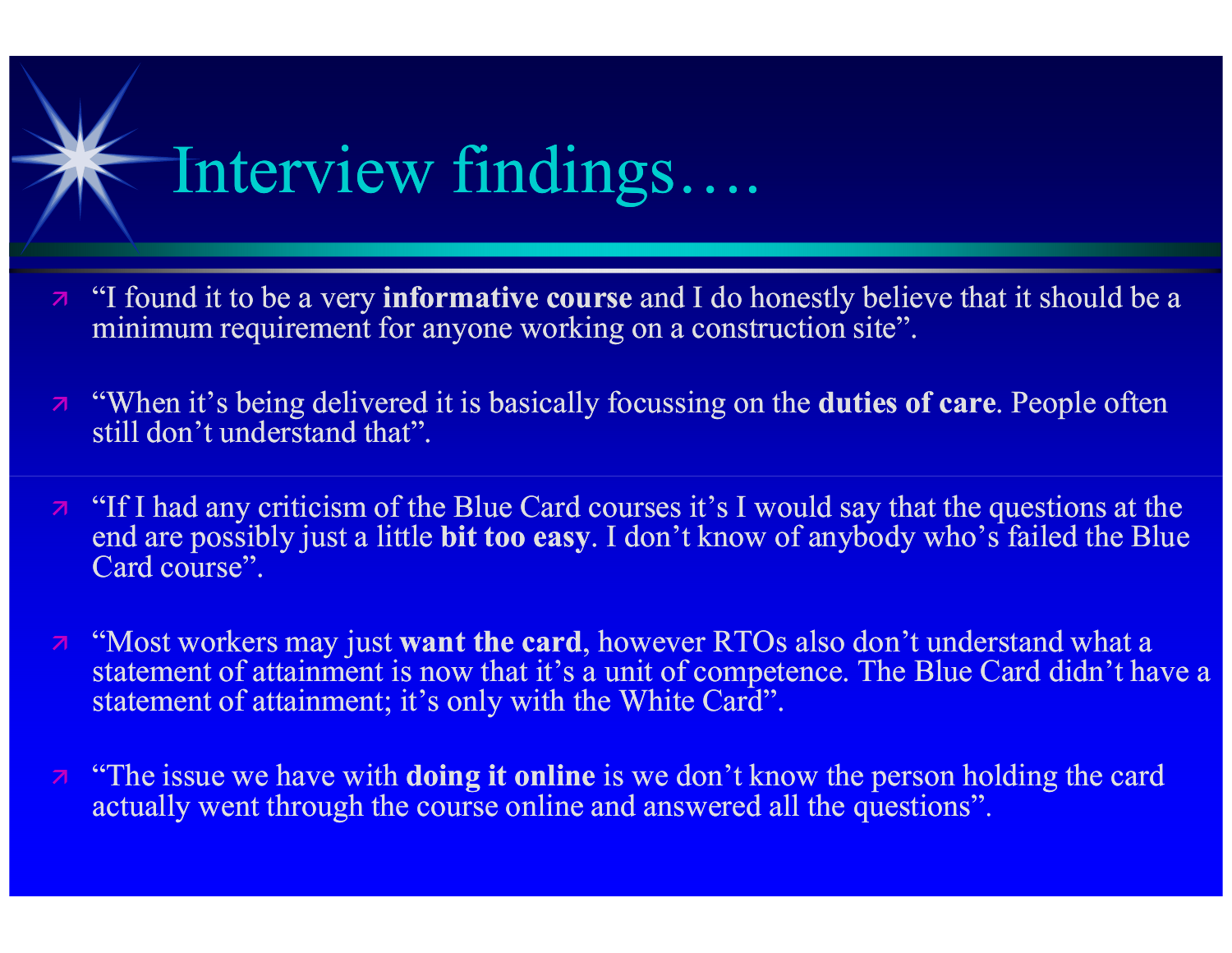### Conclusions.... For the industry

### Does mandatory training work?

- **Participants believed the mandatory CIT had made a** positive effect on workplace safety – universal acceptance.
- A Participants agreed that their workplace had increased safety awareness. Refresher training was essential for maintaining safer workplaces.
- 7 The commercial construction sector values the CIT.
- **7** Shift in safety culture since 2006 PHD study.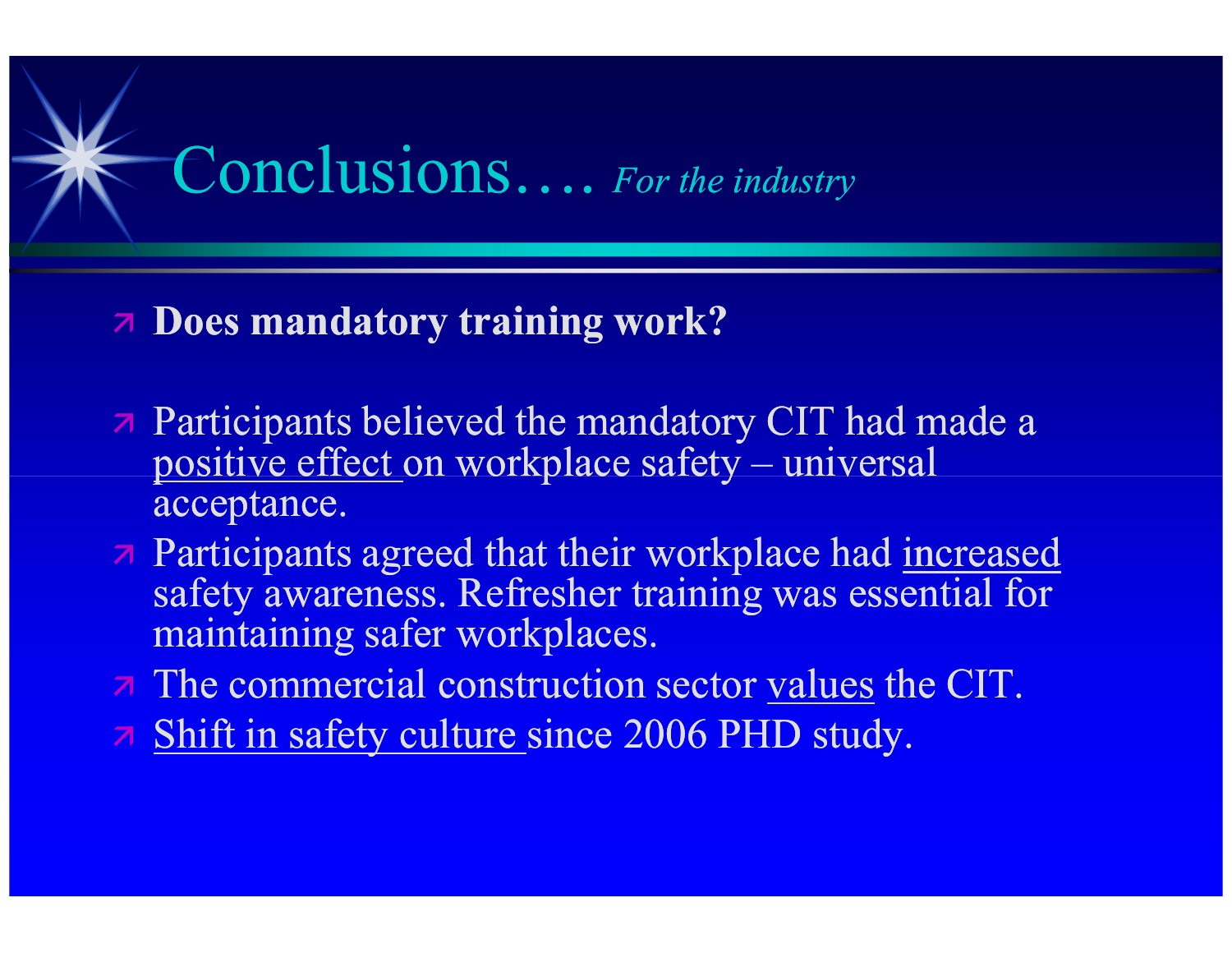### Conclusions…. For VET researchers

- Silver Bullet
- Traction >Support >Institutionalisation
- 6 Conditions:
- Clear Target Group / Econ/Po receptivity
- Financial & Political support
- Through Existing Power Structures
- Pilots / Multi Agency approach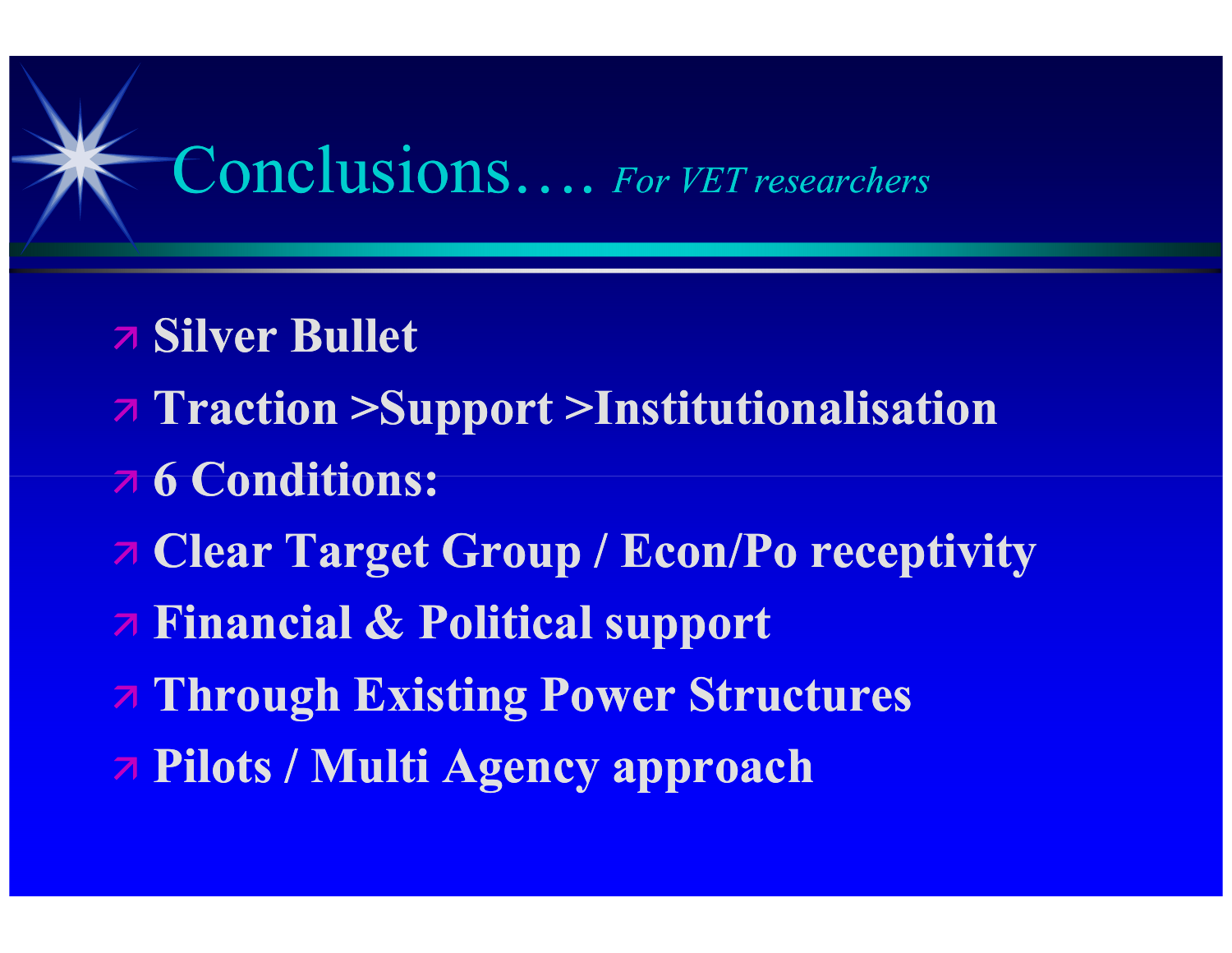# Conclusion…. For activists

 Strategy matches Beer's (1993)change agency framework.

 Relational alignment may be more important than a great idea or evidence!

Actor Network Theory – the golden rule.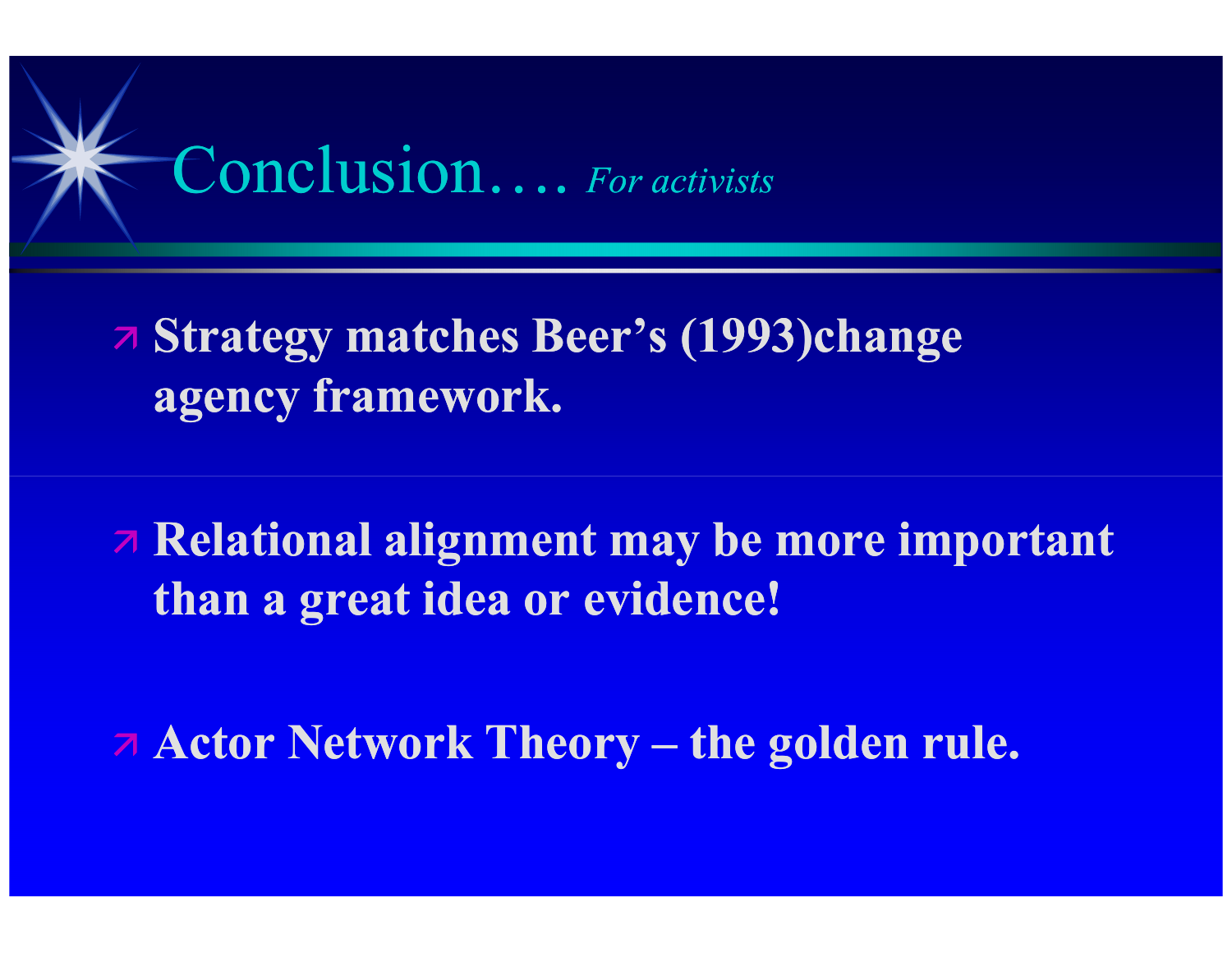### AVETRA 2011 – Bahn & Barratt-Pugh – ECU WA